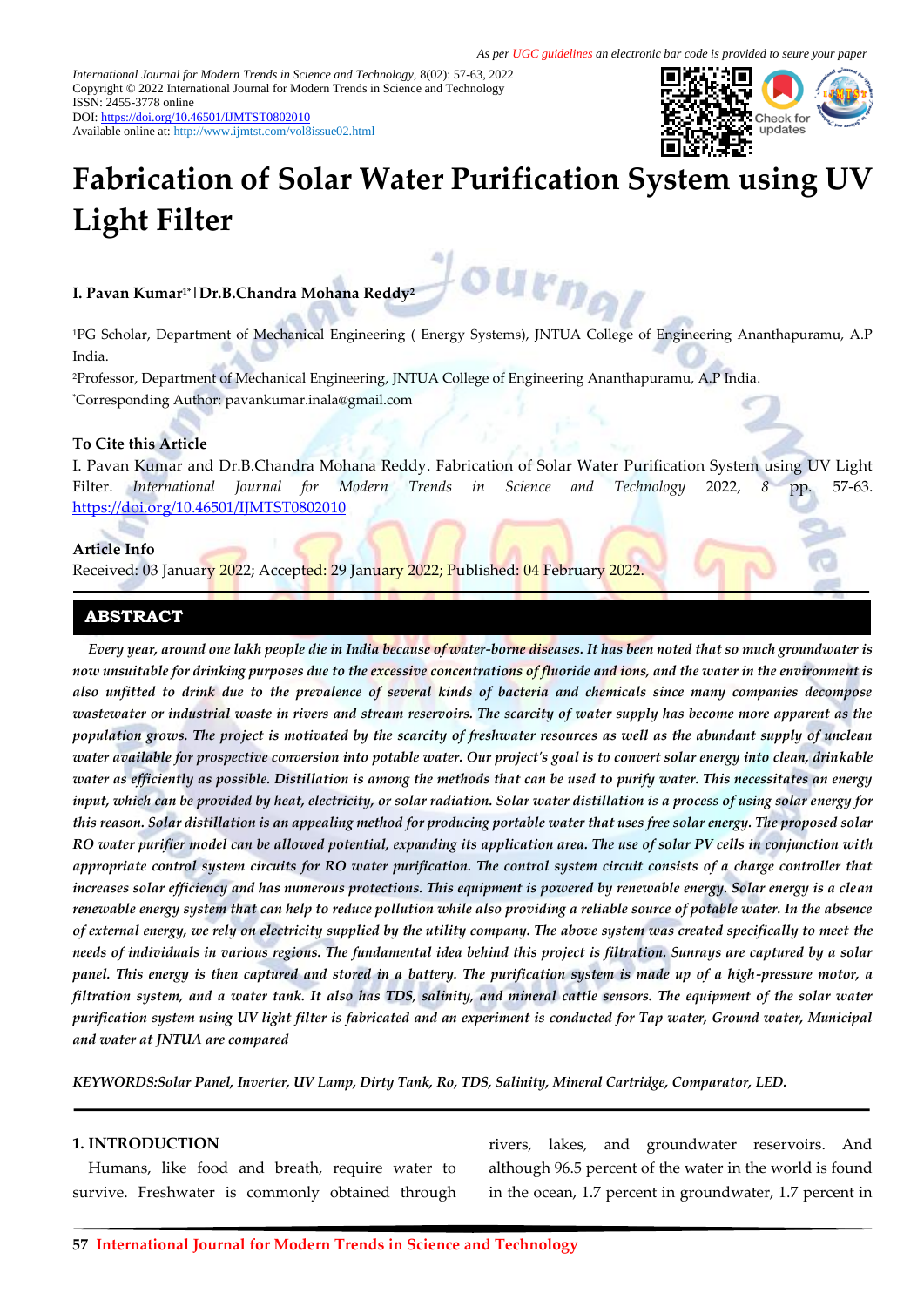ice caps and glaciers, and 0.001 percent in the air as vapor and clouds, the ice and water supply contain only 2.5 percent of the Earth's freshwater resources and 98.8 percent of that moisture. Only 1% of all freshwater resources are found in ice and subsurface water. Only 1% of all freshwaters is found in rivers, lakes, and the environment. The planet is running out of resources, which are nearly all tainted with diseases and poisonous substances. As a result, water purification is crucial. Furthermore, natural or man-made disasters can quickly disrupt or compromise traditional purification systems. Individuals striving to prepare for such disasters and safeguard themselves and their families from the myriad of diseases and harmful compounds prevalent in filthy wastewater face a challenging scenario. Everyone wants to find a solution to the aforesaid dilemma by obtaining pure water using the available energy sources. Fortunately, these problems can be remedied. It's a breakthrough that not only eliminates a wide spectrum of contaminants in a single step, but it's also simple, cost-effective, and environmentally friendly. The sun's energy is used in this way. Drinking water contamination is one of the most common causes of major health problems, accounting for nearly 90% of all illnesses. Solar clean water is the process of purifying water for drinking and domestic use using solar energy in a variety of ways. Solar energy, or water purification, has gained favor as a more cost-effective approach to capturing heat and solar energy to make water cleaner and healthier for human use and consumption. The sun treatment procedure is especially beneficial to rural areas that lack alternative types of water purification facilities and, more critically, electricity to power such buildings. The fact that solar water filtration does not require any fuel is its most enticing feature. Because sunlight applications do not generate pollution (global warming, acid rain, ozone depletion) or the health issues associated with contaminated air, they are less expensive than traditional energy sources due to scarcity of supply.

Solar water purification is the process of purifying water for drinking and residential use using solar energy in a variety of ways. Solar energy is becoming more popular for water purification since it is a low-tech, practical approach for harnessing heat and solar energy to clean and disinfect water for human use.

The solar treatment technique benefits rural areas the most because they lack alternative forms of water purification infrastructure and, more significantly, electricity to power such structures. The fact that solar water filtration does not require any fuel is its most enticing feature. Due to the lack of fuel, solar applications are less expensive than traditional sources of energy, and they do not produce pollution (global warming, acid rain, ozone depletion) or the health risks associated with pollution. Solar water disinfection (SODIS), solar distillation, solar water pasteurization, and solar water treatment systems are the four main types of solar water treatment systems. While some of these technologies are not new to the solar energy concept, the bulk is. These technologies are simple and easy to understand, require little financial investment, and are effective.

#### **2.LITERATURE SURVEY :**

The rate of distillate water generation is estimated to be between 100 and 590 l/d based on the system's efficiency in this study. The water in the potable water tank should be bacteriologically and mineralogically safe, posing no health risks. During the mixing with reclaimed water, the distillate is expected to re-mineralize slightly. However, during the trial phase, precise water quality monitoring is recommended. The bacteriological and mineral notified amounts for this project's water tank, which uses drinking water, are expected to be within the notified amounts with no adverse health effects. During the mixing process with reclaimed water, the distillate is expected to re-mineralize to some extent. Nonetheless, accurate water quality analysis and evaluation are recommended during the pilot project. It is preferable to use low-cost, maintenance-free technology to increase the amount and quality of available water.

- 1. Department of Science and Technology (DST): DST has partnered with Coimbatore-based KG Design Services (KGDS) and the National Institute of Ocean Technology (NIOT) to develop and demonstrate a solar thermal desalination plant that captures solar energy, concentrates it, and produces steam, which is then used to desalinate seawater using Linear Fresnel Reflector (LFR) systems.
- 2. Developing Indigenous Resources (DIR): DIR is working on a small-scale water purification pilot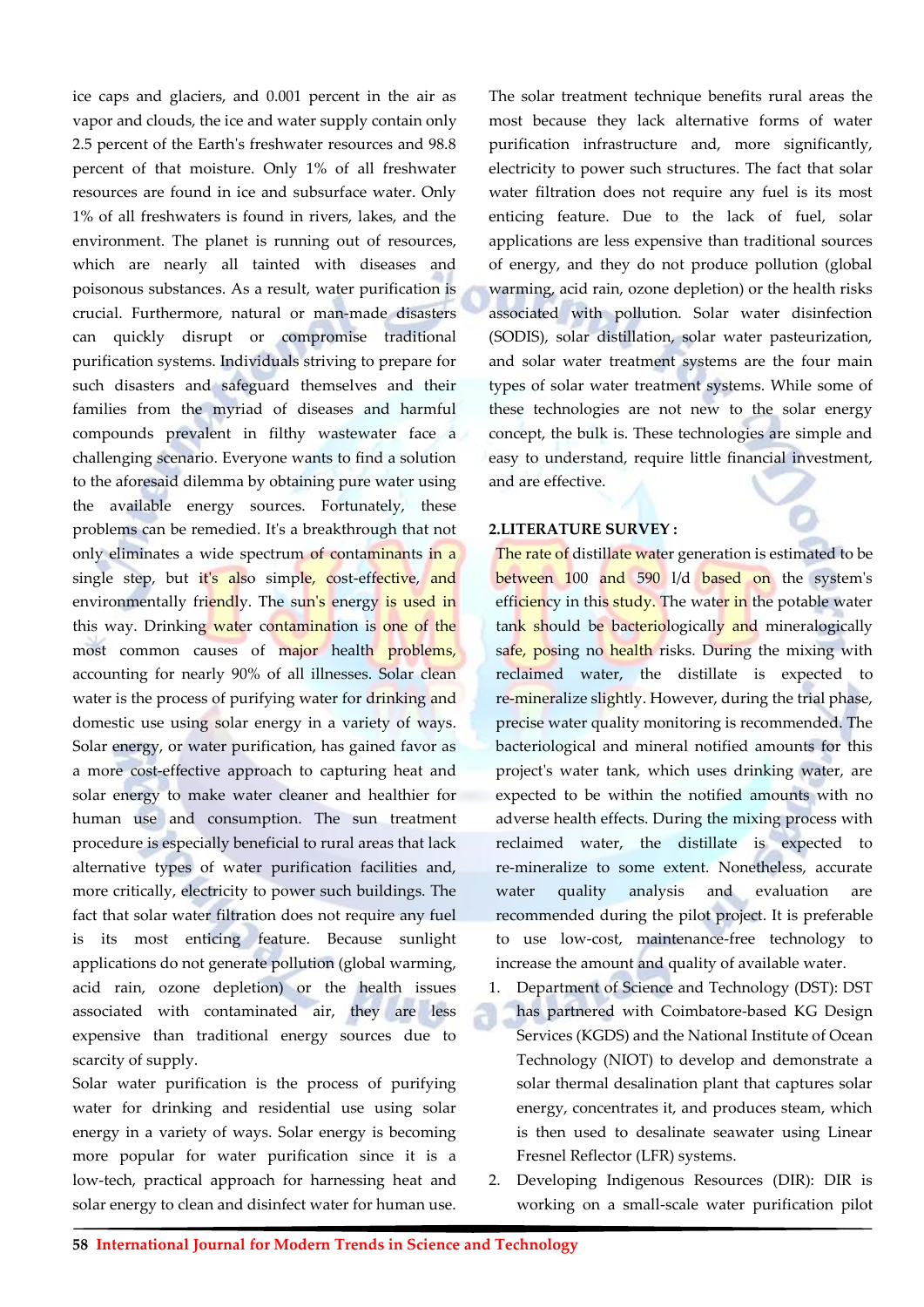project in Punjab that will benefit about 270 households. The goal of their pilot experiment is to see which kind of water purification the people in the 'bustee' prefer. Solar, chemical, and filtration are three of their approaches.

3. Solar Water Disinfection (SODIS) is a reduced technique of purifying water through the absorption of solar radiation and light. In 1980, AftimAcra et al. from the American University of Beirut sought for the first time to introduce SODIS as a technology. Wastewater is collected and placed in transparent PET or glass bottles that are then exposed to the light for six hours. The sun's UV rays kill the germs that cause diarrhea, rendering the water safe to drink.

Solar Water Distillation: Solar water distillation uses a solar still to condense the pure vapor and separate harmful chemicals, resulting in clean, pure drinking water. When the water is brackish and contains hazardous bacteria, as well as for settling heavy metals and seawater recycling, the above approach is applied.

## 3**. OBJECTIVES:**

- 1. Our project intends to use solar thermal energy for pasteurized water and milk filtration.
- 2. Using a solar RO system to educate people about renewable energy resources
- 3. Sediment and particulate matter removal from water
- 4. The elimination of pathogens, viruses, and other diseases remove elements from water, thereby purifying it.

#### **4. SOLAR ENERGY:**

Solar energy has the potential to be a significant source of energy. It has a potential of 178 billion megawatts (MW), which is over 20,000 times the global demand. It, however, cannot be developed on a large scale.The solar power generated when the sun strikes the atmosphere is 1017 watts, whereas the solar power on the earth's surface is 1016 watts. The overall global power consumption for all civilization's demands is 1013 watts. As a result, the sun provides us with 1000 times more energy than we require. On a bright sunny day, the sun emits about 1 kW/m2 of energy, which can be

used to power prime movers for the creation of electrical energy.



Fig:1. Solar energy

## **4.1 Solar panel:**

A solar panel is used in this study to capture solar energy. The battery collects and stores solar energy. This stored energy can be utilised to purify water in rural and remote places, as well as areas affected by natural disasters where electricity is scarce. In this situation, the charge controller controls the amount of solar energy that must be stored in the battery.



**Fig:2.Solar Panel**

## **5. METHODOLOGY :**

Several technologies are used in the water purifying system. Solar water purification entails using solar energy to filter water for a variety of purposes in the home. Because it is a more cost-effective technique to harness the sun's energy and heat to clean water for human consumption, its use for water treatment has gained in favor. The solar water filtration system will be particularly beneficial to rural communities that lack other water purification devices and, more importantly, electricity to power such structures. Solar water filtration also saves money because it doesn't use any fuel. Because of the scarcity of gasoline, solar apps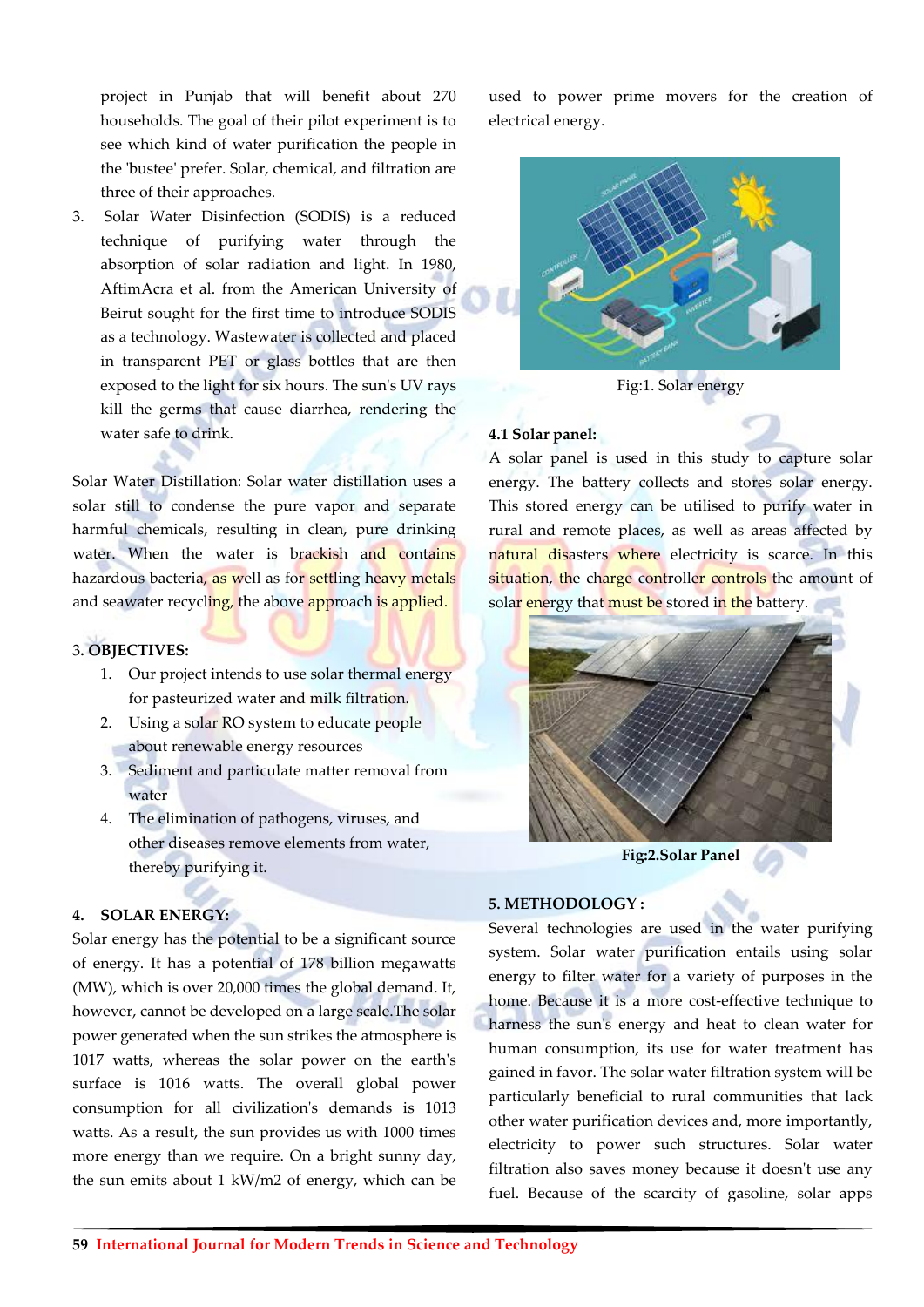outperform traditional energy sources. The major goal of this project is to use solar energy to purify water in rural areas using two methods: reverse osmosis (RO) and ultraviolet (UV). We use solar energy even though energy is scarce in rural areas. In our country, solar energy is available, and we will use it to generate electricity.



**Fig : 3. Experimentation set up**

**BLOCK DIAGRAM OF THE PROJECT<br>FABRICATION OF SOLAR WATER PURIFICATION SYSTEM** 

allo





The above solar water purification block diagram shows several components, including RO, UV Lamp, TDS, Mineral Cattle, Salinity, Comparator, and LED. The energy from the solar panel was harvested and stored in a battery using a charging circuit. We took a sample of the dirty tank's water and filtered it with a RO filter. Unwanted bacteria were removed from the regenerated water in the RO purifier. The RO purifier is linked to bacteria. The UV lamp is attached to the RO purifier. There was also a TDS, salinity, and mineral livestock sensor placed. It's a simple water filtration system that uses sunlight to eliminate harmful bacteria and viruses in the water (UV-A light and temperature). The ability to kill protozoa is influenced by the water temperature obtained during solar exposure, as well as climatic and weather conditions.

The total dissolved combined content of all inorganic and organic substances in water is measured by total dissolved solids (TDS). As more items dissolve in water, the TDS value rises. As a result, higher TDS levels may indicate that the water contains more pollutants that could be harmful to one's health. When the sensor detects higher levels of TDS, the device's led illuminates.

The salinity sensor calculates the total soluble sodium levels in the water fast and precisely. Mineral cartridges improve the quality of clean water by introducing minerals that humans need to thrive. The filter, which is commonly found in many mineral water drinks, adds beneficial minerals including calcium, magnesium, sodium, potassium, and others.

## **5.1 Total dissolved solids:**

The total dissolved solids (TDS) level refers to the number of dissolved particles in a volume of water. Water is recognized as a universal solvent because of its ability to dissolve and absorb molecules from a wide range of substances. Organic and inorganic total dissolved solids (TDS) are both possible. The amount of total dissolved solids (TDS) in your water, as well as the types of TDS present, can help you determine how good your water is. The sections that follow explain the many types of total dissolved solids, how to measure them, and how to reduce total dissolved solids in your water.

TDS is the amount of organic and inorganic compounds dissolved in a given volume ofwater, such as metals, minerals, salts, and ions. TDS is a measurement of anything that isn't an H2O molecule dissolved in water. When water meets water, soluble material particles are absorbed into the water, resulting in total dissolved solids. TDS can be found in a variety of water sources, including natural springs, municipal water treatment chemicals, road and yard runoff, and even your house plumbing system.

Total dissolved solids can come from both natural and artificial sources. TDS is found naturally in springs, lakes, rivers, plants, and soil. When water flows underground in a natural spring, it pulls minerals like calcium, magnesium, and potassium from the rocks. Human activity, on the other hand, can cause total dissolved solids in water. Pesticides and herbicides may be present in agricultural runoff, lead from old plumbing lines may be present, and chlorine from water treatment plants may be present. Total dissolved solids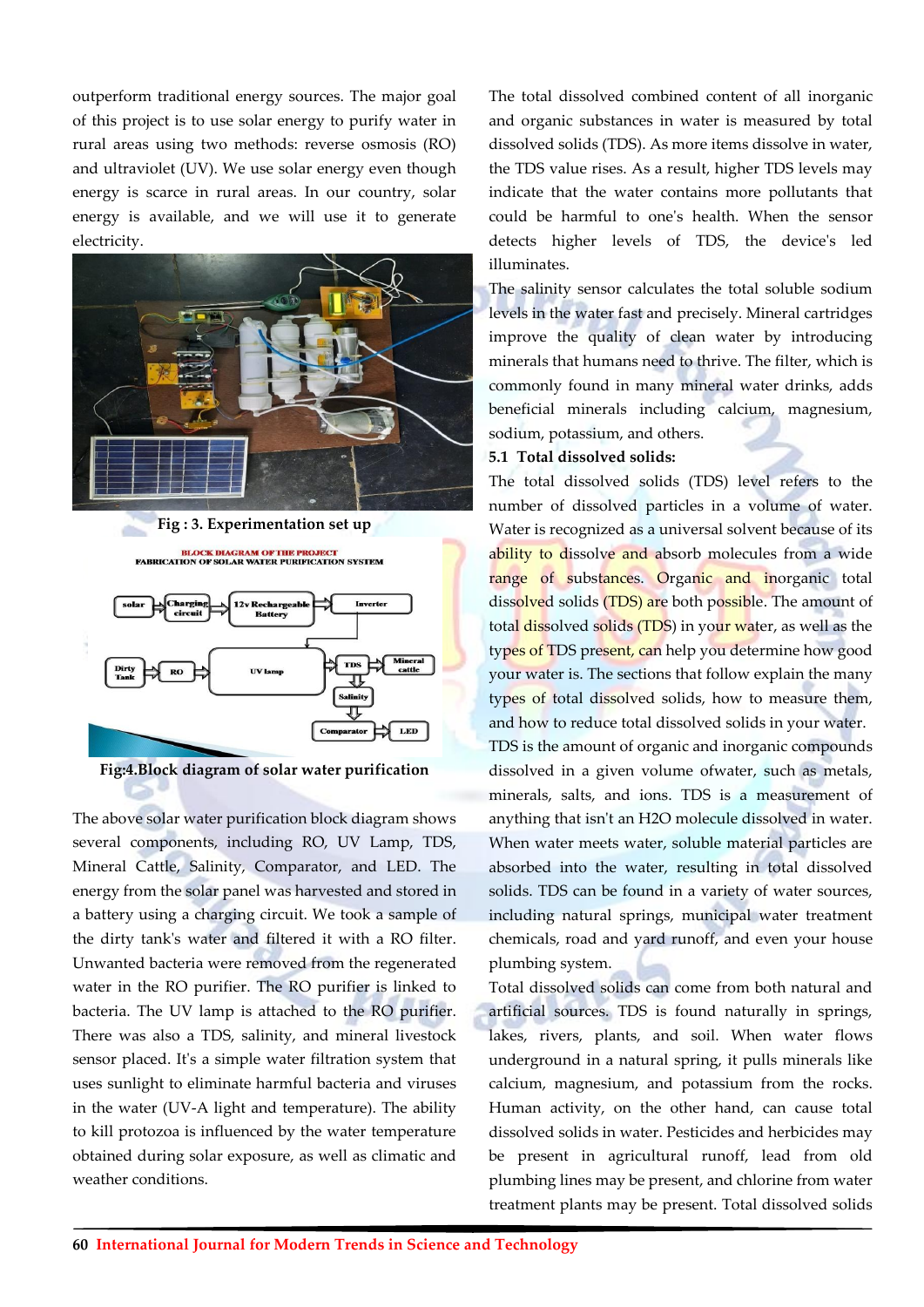are occasionally purposefully added to water, since store-bought mineral water may contain mineral additives.



**Fig:5. Set-Up of TDS**

## **5.2 Ultraviolet purification:**

Ultraviolet water purification is the most effective approach to disinfect water and eliminate bacteria. UV rays penetrate hazardous pathogens in your home's water and kill bacteria that cause illness by targeting their genetic center (DNA) (DNA). This is a pretty effective means of keeping them from reproducing. Ultraviolet light is an exceedingly simple, effective, and environmentally friendly approach to clean your water. UV systems destroy 99.99 percent of hazardous germs without adding chemicals or affecting the taste or aroma of your water. UV water purification is often used in conjunction with other filtration processes, such as reverses telephone filters.

(ultraviolet) radiation is an unseen sort of electromagnetic radiation having a shorter wavelength than visible light. It contains greater energy than visible light and can disrupt bonds between atoms and molecules, affecting the chemistry of materials exposed to it. Fluorescence is a phenomenon that happens when UV radiation causes some compounds to create visible light.

# **5.3 Solar battery functioning principle:**

Solar battery chargers work by transforming energy from the sun into power that can be stored in a battery. This is done by a photovoltaic solar panel, which uses the same basic technology used in residential and commercial buildings. A solar battery charger works by exploiting photons in the sunlight to make electrons in solar cells flow in a circuit, thereby creating current and charging a battery in the solar power bank.



**Fig:6. Function of battery**

| a5<br>Tevelse Osinosis of Carboll Diock Hitels. OV |          |               |              |              |           |                      |           |  |  |
|----------------------------------------------------|----------|---------------|--------------|--------------|-----------|----------------------|-----------|--|--|
| Tap water                                          |          |               |              |              |           |                      |           |  |  |
| S.N.O                                              | Quantity | <b>Before</b> | After        | PH           | TDS(mg/L) | P <sup>H</sup> value | TDS(mg/L) |  |  |
|                                                    | (lit)    | purification  | purification | value(after) | (after)   | (Before)             | (Before)  |  |  |
|                                                    |          | (lit)         | (lit)        |              |           |                      |           |  |  |
|                                                    | 3        | 3             | 1.8          | 6.9          | 98        | 7.2                  | 101       |  |  |
| $\mathcal{P}$                                      | 6        |               | 4.5          | 6.9          | 98        | 7.2                  | 101       |  |  |
| 3                                                  | 9        | 9             | 7            | 6.9          | 98        | 7.2                  | 101       |  |  |

**Table No:1.Tap Water**



| Groundwater  |                   |                                        |                                |                                 |                         |                                  |                       |  |  |
|--------------|-------------------|----------------------------------------|--------------------------------|---------------------------------|-------------------------|----------------------------------|-----------------------|--|--|
| <b>S.N.O</b> | Quantity<br>(lit) | <b>Before</b><br>purification<br>(lit) | After<br>purification<br>(lit) | P <sup>H</sup> value<br>(after) | $TDS$ (mg/L)<br>(After) | P <sup>H</sup> value<br>(Before) | TDS(mg/L)<br>(Before) |  |  |
|              | 3                 |                                        | 1.5                            | 6.3                             | 150                     | 6.5                              | 135                   |  |  |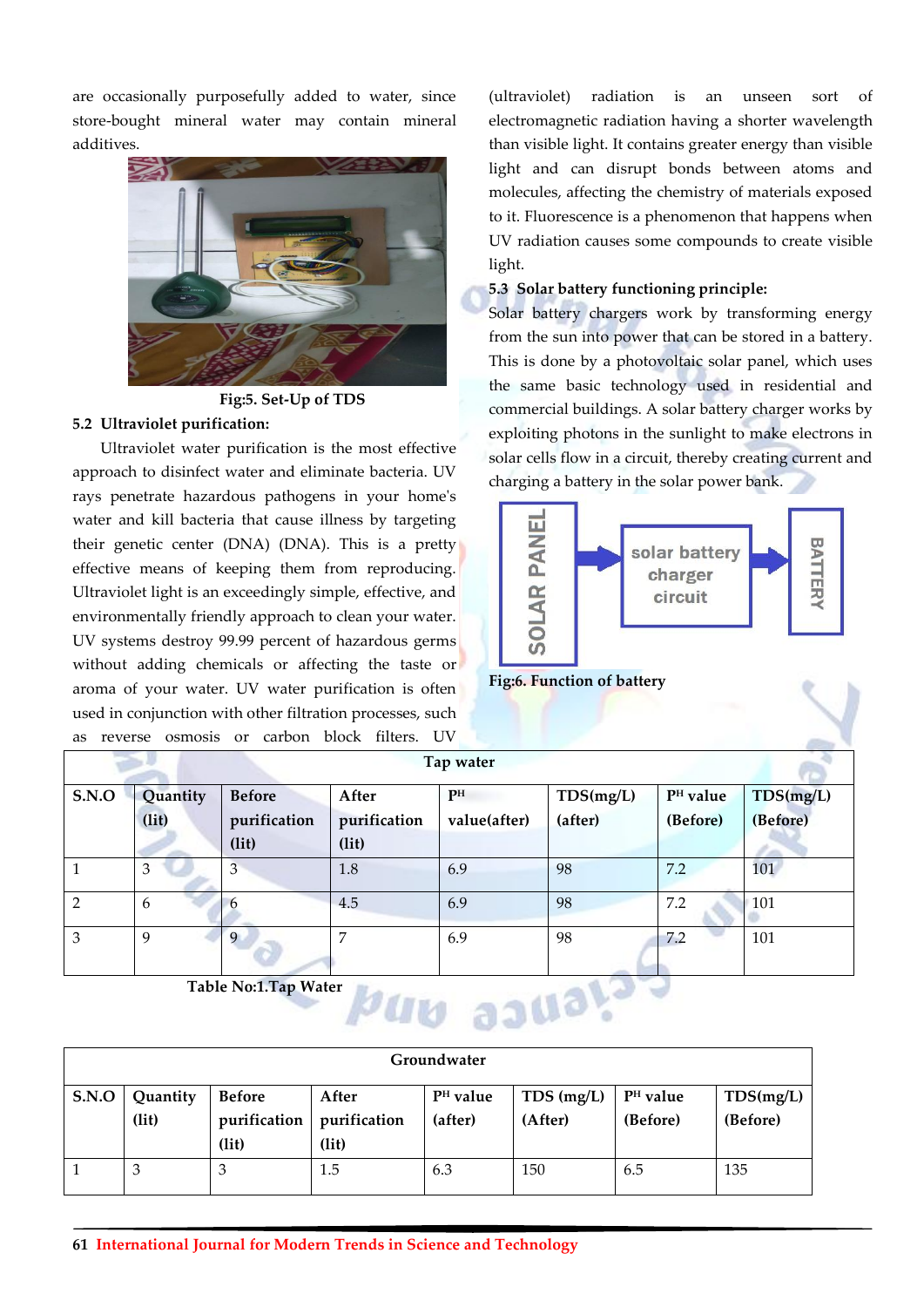| ∽<br>$\overline{\phantom{0}}$ | O | ◡ | 2E<br>J.J | 6.3 | 150 | -<br>6.5 | 135 |
|-------------------------------|---|---|-----------|-----|-----|----------|-----|
| $\lambda$                     |   |   | -<br>6.5  | 6.3 | 150 | 6.5      | 135 |

| <b>JNTUA</b> college Water |                   |                                        |                                |                                 |                      |                         |                       |  |
|----------------------------|-------------------|----------------------------------------|--------------------------------|---------------------------------|----------------------|-------------------------|-----------------------|--|
| <b>S.N.O</b>               | Quantity<br>(lit) | <b>Before</b><br>purification<br>(lit) | After<br>purification<br>(lit) | P <sup>H</sup> value<br>(After) | TDS(mg/L)<br>(After) | PН<br>Value<br>(Before) | TDS(mg/L)<br>(Before) |  |
|                            | 3                 | 3                                      | 2.3                            | 6.5                             | 113                  | 6.6                     | 115                   |  |
| 2                          | 6                 | 6                                      | 4.8                            | 6.5                             | 113                  | 6.6                     | 115                   |  |
| 3                          | 9                 |                                        | 7.5                            | 6.5                             | 113                  | 6.6                     | 115                   |  |

**Table No:3.JNTUA College Water**

| Municipal water |             |               |              |                      |           |                      |           |  |  |
|-----------------|-------------|---------------|--------------|----------------------|-----------|----------------------|-----------|--|--|
| S.N.O           | Quantiy     | <b>Before</b> | <b>After</b> | P <sup>H</sup> value | TDS(Mg/L) | P <sup>H</sup> value | TDS(mg/L) |  |  |
|                 | (lit)       | purification  | purificatin  | (After)              | (After)   | (Before)             | (Before)  |  |  |
|                 |             | (lit)         | (lit)        |                      |           |                      |           |  |  |
|                 | 3           | 3             | 2.1          | 6.8                  | 113       | 6.9                  | 115       |  |  |
|                 | 6           | 6             | 4.6          | 6.8                  | 113       | 6.9                  | 115       |  |  |
| ◠               | $\mathbf Q$ | 9             | 7.2          | 6.8                  | 113       | 6.9                  | 115       |  |  |

**Table No: 4.Municipal Water**



## **6.1 After and Before purification of P<sup>H</sup> value :**

It is another important chemical parameter that is used to determine the number of minerals present in the form of calcium and magnesium cations. It can be represented as the summation of calcium and magnesium both in the form of calcium carbonate. The value of P<sup>H</sup> is low in Tap water compared to other sampling results. So, it is best for drinking water. It is a chemical parameter that represents the capacity of water to neutralize the acids present in it.it is due to the presence of salts of weak acids and strong bases. The alkaline matter such as bicarbonate, hydroxides constitute of total alkalinity of water. The value of  $p<sup>H</sup>$  is low in tap water compared to other sampling results. So, it is best for drinking water

## **Fig: 7. After and Before Purification of P<sup>H</sup> value**